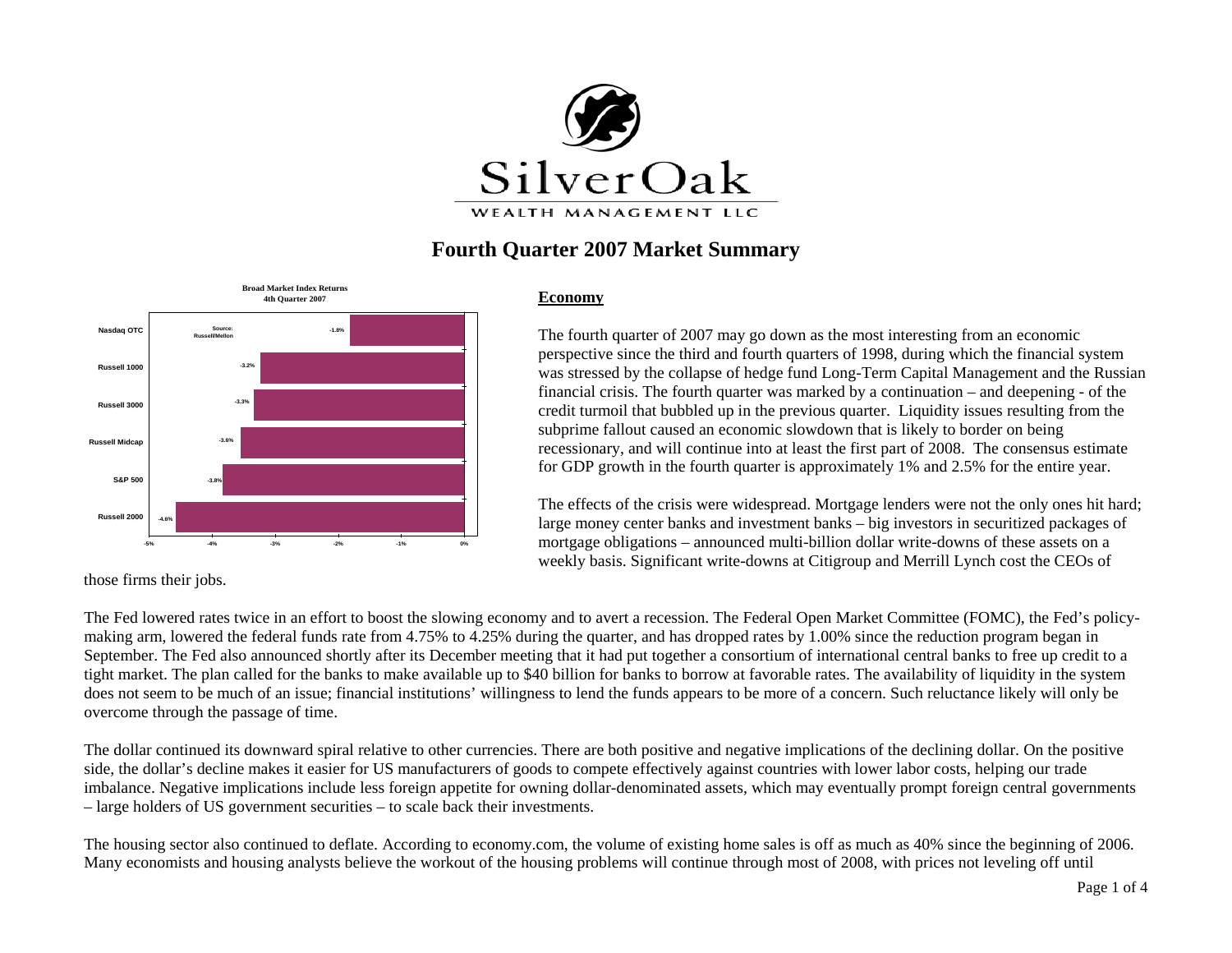sometime in 2009. Indeed, the latest home price data available shows that prices in 10 major metropolitan areas in October were down 6.7% from a year earlier, marking the largest year-over-year decline on record.

Inflation is expected to remain benign into 2008. The "core" component of the Consumer Price Index (i.e., CPI ex-food and energy) jumped more than had been expected in November, but this is likely to be a temporary blip because of slowing economic growth.

The risk of recession remains elevated. Consumer and business confidence is eroding. In the fourth quarter, some measures of consumer confidence hit their lowest levels since the early 1990s. Business investment is also lagging, endangering continued expansion. Perhaps the biggest threat to sustained economic growth is the housing situation. Economy.com estimates that the housing recession will eliminate an estimated \$2.5 trillion in household wealth. A continued housing recession is the most significant threat to the economic expansion.

### **Interest Rates**

As one might expect, bonds continued a strong recovery in the fourth quarter, primarily due to the expectation of the Fed's accommodation in order to sustain growth. There was a significant divergence between performance of taxable and municipal bonds. In the taxable universe, yields across the maturity spectrum declined dramatically in the quarter: the yield on the 2-year Treasury fell from 3.97% to 3.05%; the yield on the 5-year note declined from 4.23% to 3.44%; the yield on the 10-year note dropped from 4.59% to 4.03%; and the 30-year long bond saw its yield slip from 4.83% at the beginning of the quarter to 4.45%. The yield curve steepened further in the quarter, making for a better environment for lenders' financial statements.

Municipal bond issues, however, did not fare as well as taxable bonds. At best, yields were unchanged during the quarter, reflecting the softening in the economy. Composite yields on 2-, 5-, 10- and 20-year ended the quarter approximately 10-30 basis points higher. The significantly expanded spread between taxable and municipal yields has many investors looking for opportunities in select municipals.

## **Equity Markets**

The uncertainty engulfing the overall economy marked a volatile quarter for equities. All-time highs were established in many of the major indices early in the quarter based on expectations that the Fed's actions would prove to be the antidote for the subprime mess. However, the depth of the credit market's problems quickly became evident, and the stock market's foray into record territory was followed almost immediately by what has come to be known as an "official" correction of 10% during the quarter. It was the first correction since the current bull market began in the third quarter of 2002.

The fourth quarter witnessed a continuation of the relative outperformance of Large Cap stocks over Small Caps, and Growth over Value, typical for this point in the economic and market cycles. The Russell 1000 index declined 3.23% for the quarter and gained the 5.77% for the year, while the Russell 2000 index of Small Cap stocks posted a decline of 4.58% for the quarter and lost 1.57% for the year.

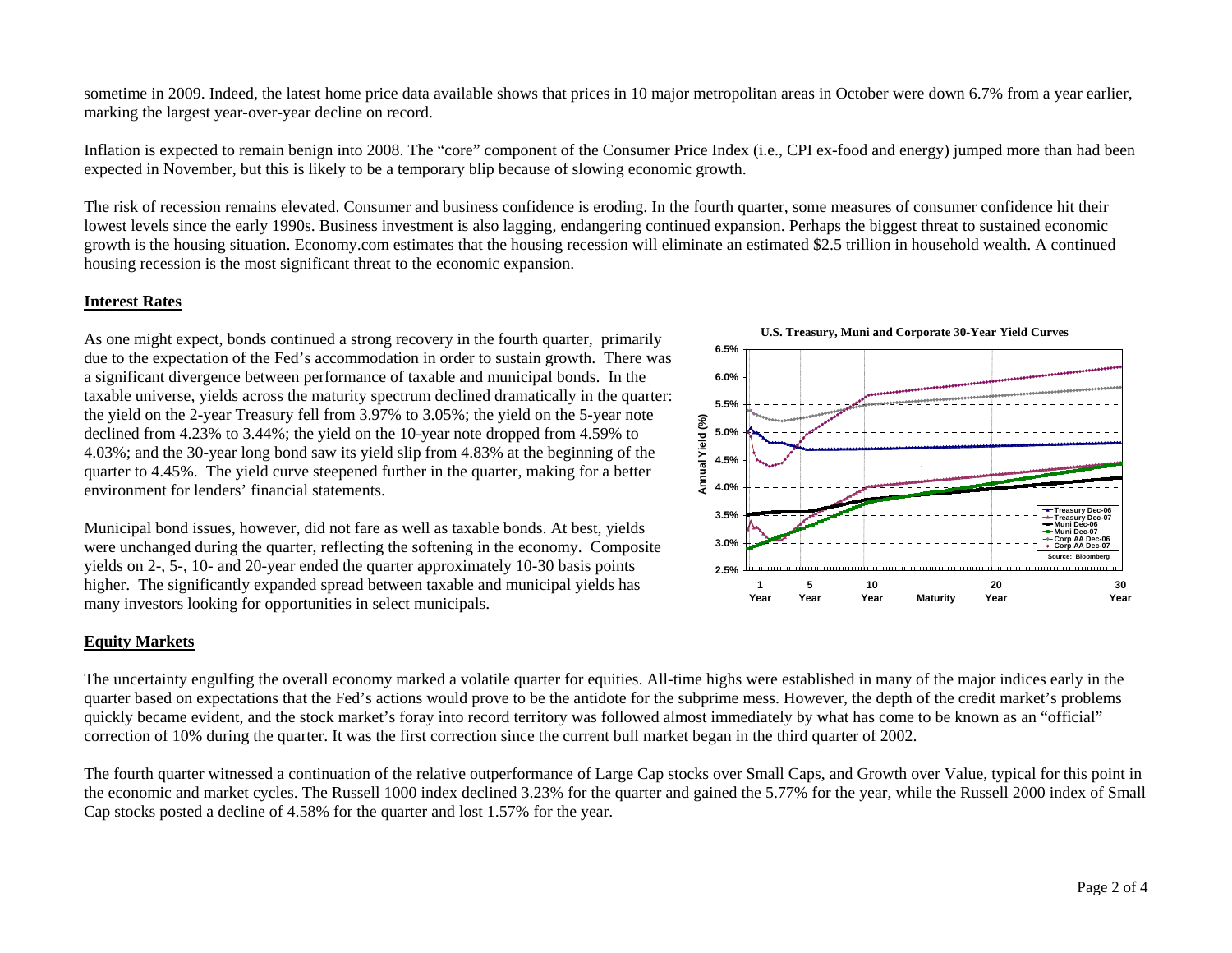

Domestic and international equities fared similarly in the fourth quarter and for the full year. International developed markets, as measured by the MSCI EAFE index, declined 1.71% in the fourth quarter, resulting in a total return for the year of 11.63%. Emerging markets continued their strong relative performance in the fourth quarter, posting a gain of 3.66%. For the year, emerging markets gained 39.78%.

The financial sector remained the poorest performer on a relative basis in the fourth quarter, as well as for the entire year. Consumer services stocks, in particular the home improvement retailers, also fared poorly in the quarter as the housing recession has dampened consumers' willingness to spend.

As we have been anticipating, the recent decline in stock prices, particularly in the financial sector, is beginning to attract savvy investors seeking bargains. Many solid companies with strong franchises have seen a precipitous drop in the value of their stock, and contrarian investors are taking advantage. Three recent cases indicate that the stock market may be

stabilizing. First, the investment arm of the government of Abu Dhabi invested \$7.5 billion in Citigroup preferred shares, making the Arab emirate the bank's largest individual holder. Citigroup shares have declined significantly this year, and analysts have touted the Abu Dhabi investment as a bargain. In a second situation of a deep-pocketed investor seeking to exploit low stock prices, Citadel, the large Chicago-based hedge fund, agreed to invest \$2.5 billion in E-Trade, which has been beleaguered by its subprime loan portfolio. Finally, Merrill Lynch received an infusion of \$4.4 billion from Singapore's investment arm, Temasek, at an extremely favorable valuation. Expect to see more such deals involving sharp investors, particularly if the market continues to have difficulty finding its bearings.

#### **Outlook**

If history is a guide, 2008 may shape up to be a positive one for equities, particularly if recession can be averted. To be sure, there is a great deal of uncertainty casting a pall over the market: the stock market recently underwent a 10% decline from its high, the "official," but arbitrary, level of a correction. Financial headlines are pessimistic. The economy is having difficulties. Yet, in many ways the current environment is one containing promising opportunities for astute advisors and their clients.

As noted above, a sign that the dust is starting to settle is that sophisticated investors are beginning to rummage through the carnage of beaten down stock prices to buy into perceived bargains. This is the type of environment where track records and reputations can be made, and each one of these deals supports equity prices and provides a shot of confidence to the markets.



**Non-U.S. Equity Market Returns By Country (U.S.\$) 4th Quarter 2007**